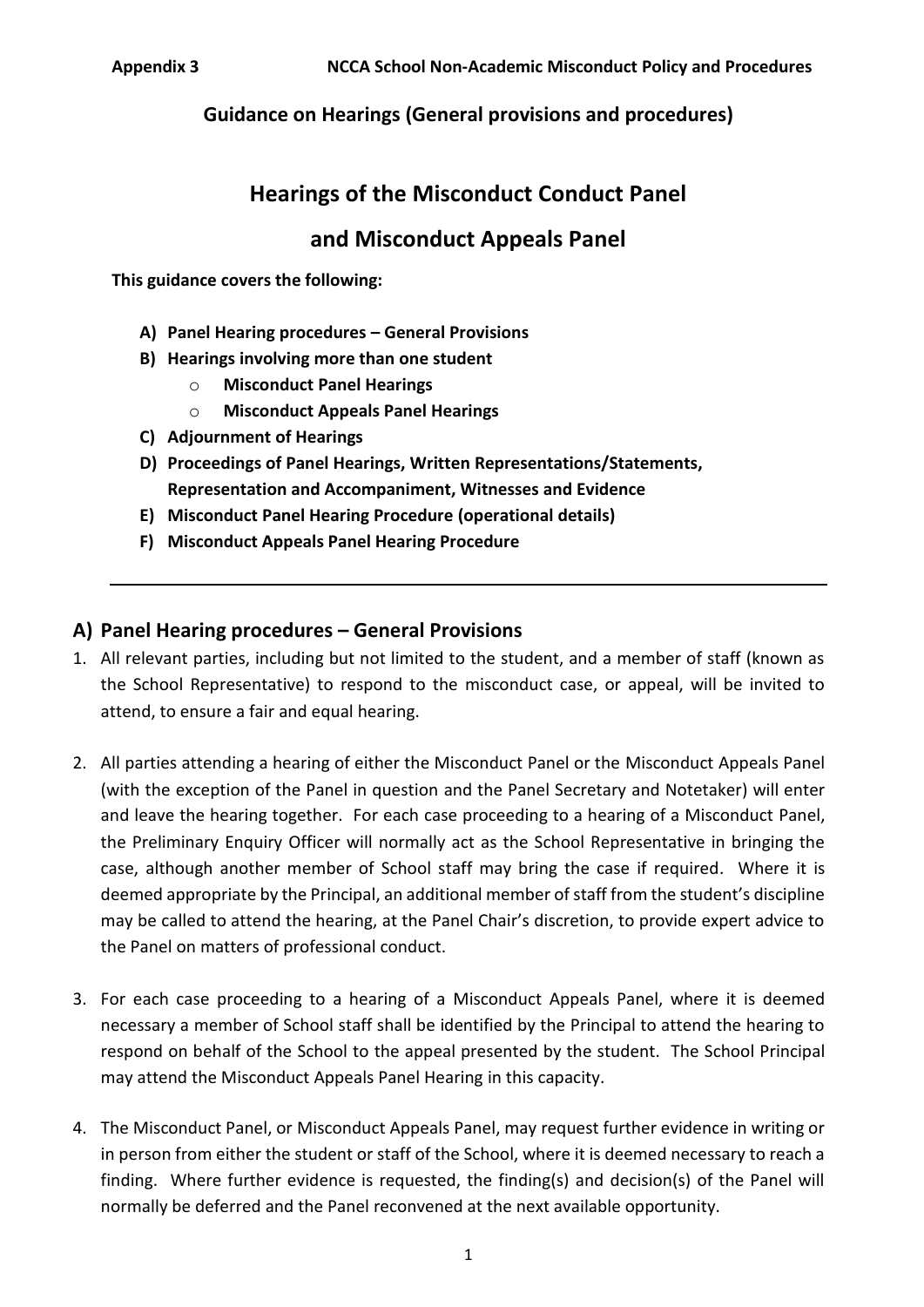- 5. The Misconduct Panel, or Misconduct Appeals Panel may take advice from a member (or members) of staff with appropriate clinical expertise, or other persons with such expertise, about the interpretation of medical or other evidence supplied in support of an appeal. This may take place during the course of the respective Panel Hearing, or may be sought before or after the Panel Hearing. In the event it is sought after the Hearing, the finding(s) and decision(s) of the Panel will normally be deferred and the Panel reconvened at the next available opportunity.
- 6. The Panel may, at its discretion, at any time during the proceedings, order the room to be vacated, or may themselves retire to another room for private discussions. Only the Panel and the Panel Secretary (plus Notetaker) will be entitled to be present at such times.
- 7. The student, their representative (if applicable) and the School representative shall have the right to be present during the hearing, except during the Panel deliberations, and or in the event that the Panel determines it requires private discussions. Witnesses/accompanying supporters may be permitted to attend some or all of a hearing at the discretion of the Chair. All parties will normally be present at the hearing together, except during the respective Panel's private discussions or deliberations.

## **B) Hearings involving more than one student**

### *Misconduct Panel Hearings*

8. If a case concerns more than one student, the Secretary to the Misconduct Panel shall determine at the outset whether each case should be heard by the same Panel in separate hearings, or by the Panel in a single hearing for all students. In the event of a single hearing for multiple students, the Secretary to the Misconduct Panel shall also determine any further variations to these procedures that shall be required to give a full and fair hearing to the case. The Secretary may as necessary consult with the Chair of the Panel on any variations to these procedures.

### *Misconduct Appeals Panel Hearings*

- 9. If a matter of misconduct that is the subject of appeal concerns more than one student's appeal, the Secretary to the Misconduct Appeals Panel shall determine at the outset:
	- whether the appeals should be heard by a separate Appeals Panel for each student, or
	- by the same Appeals Panel for each student in separate hearings, or
	- by a single panel and hearing for all the students.

In the event of a single hearing for multiple students, the Secretary to the Misconduct Appeals Panel shall also determine any further variations to these procedures that shall be required to give a full and fair hearing to the case. The Secretary may as necessary consult with the Chair of the respective Misconduct Appeals Panel on any variations to these procedures.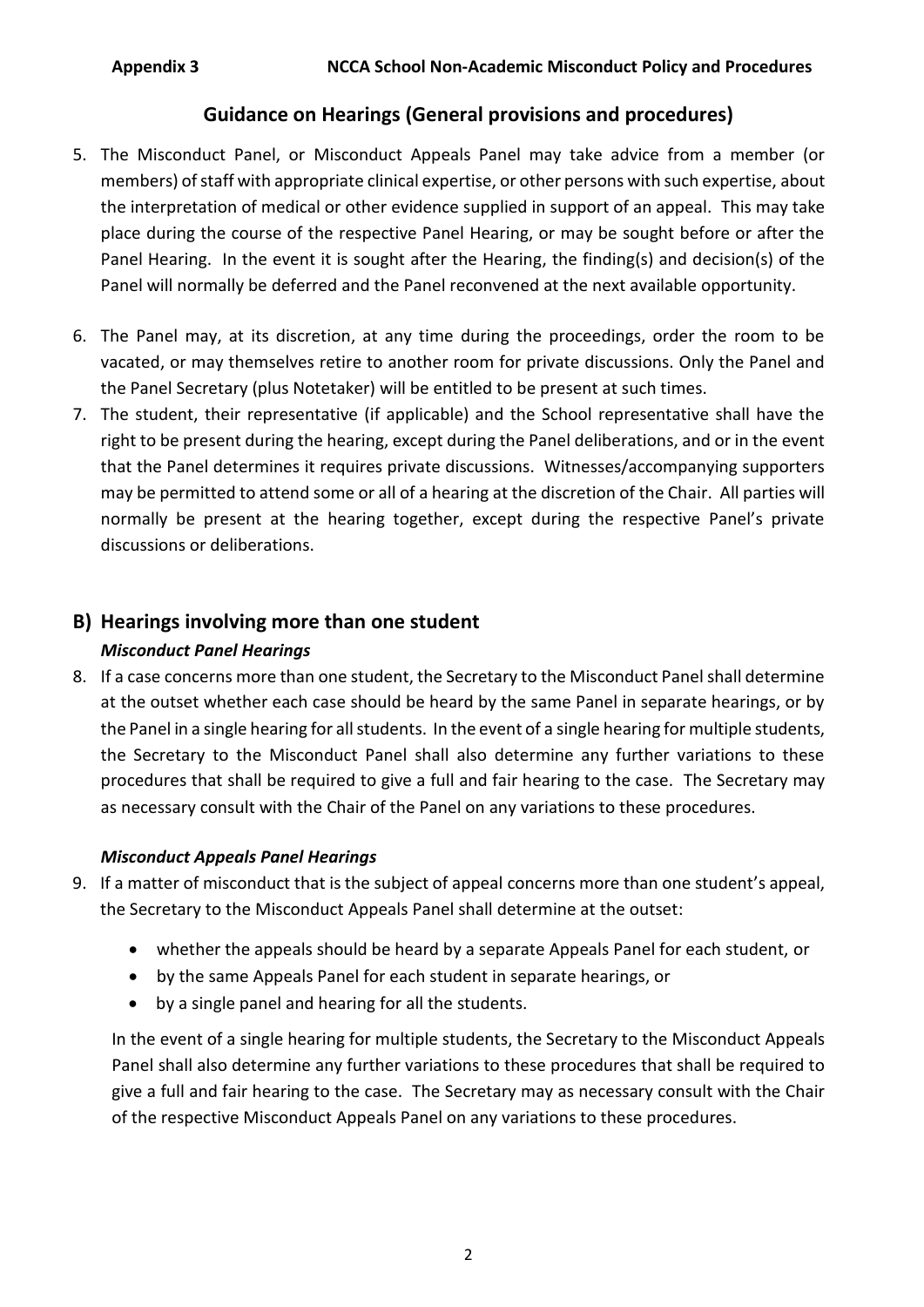### **C) Adjournment of Hearings**

- 10. Once a student has been served notice of a hearing of a Misconduct Panel, or of a Misconduct Appeals Panel under this policy and procedures, the Chair may, if he or she determines that there is good cause, postpone or adjourn a hearing, until a new date can be found.
- 11. Normally, the period of adjournment will not exceed 21 days, except in unavoidable circumstances. If a hearing is postponed or adjourned, the Panel Secretary shall notify all parties in writing of the date, time and place of recommencement of the hearing, giving notice of at least two working days. A reconvened hearing may proceed in the absence of the student if the Chair is satisfied that due notice has been served of the recommencement and there is good reason to do so.
- 12. A Misconduct Panel or Misconduct Appeals Panel will endeavour to reach a decision and findings without adjournment. However, in the event that the Panel determines at any point during proceedings that it needs further information in order to reach a decision or for other good cause, it shall adjourn the case. The student will be notified of the adjournment normally within 24 hours of the decision to adjourn, and the Secretary to the Panel will endeavour to collect the respective information the Panel considers it needs to reach a decision. The student will be kept informed, and the Panel will normally reconvene to continue its deliberations, reach a decision and agree its findings, within 10 working days of the original hearing date. Where feasible, the Panel may reconvene to continue deliberations remotely (i.e. by electronic means and where the Hearing part of the Panel process has been concluded).

# **D) Proceedings of Panel Hearings, Written Representations/statements, Representation and Accompaniment, Witnesses and Evidence**

- 13. National Centre for Circus Arts is committed to ensuring its students are properly supported, and recognises that facing an allegation of misconduct, or an appeal against a decision of the Misconduct Panel, can be very stressful for a student. Provisions as follows are therefore made to support students throughout the misconduct processes at all stages:
	- **•** Students have the right to be represented
	- **Students have the right to be accompanied**
	- **Students have the right to call witnesses**
	- **•** Students have the right

Where this guidance makes reference to "the Secretary of the Panel" or the "Chair of the Panel", this would mean the Panel at that stage of the proceedings (i.e. the Misconduct Panel or the Misconduct Appeals Panel).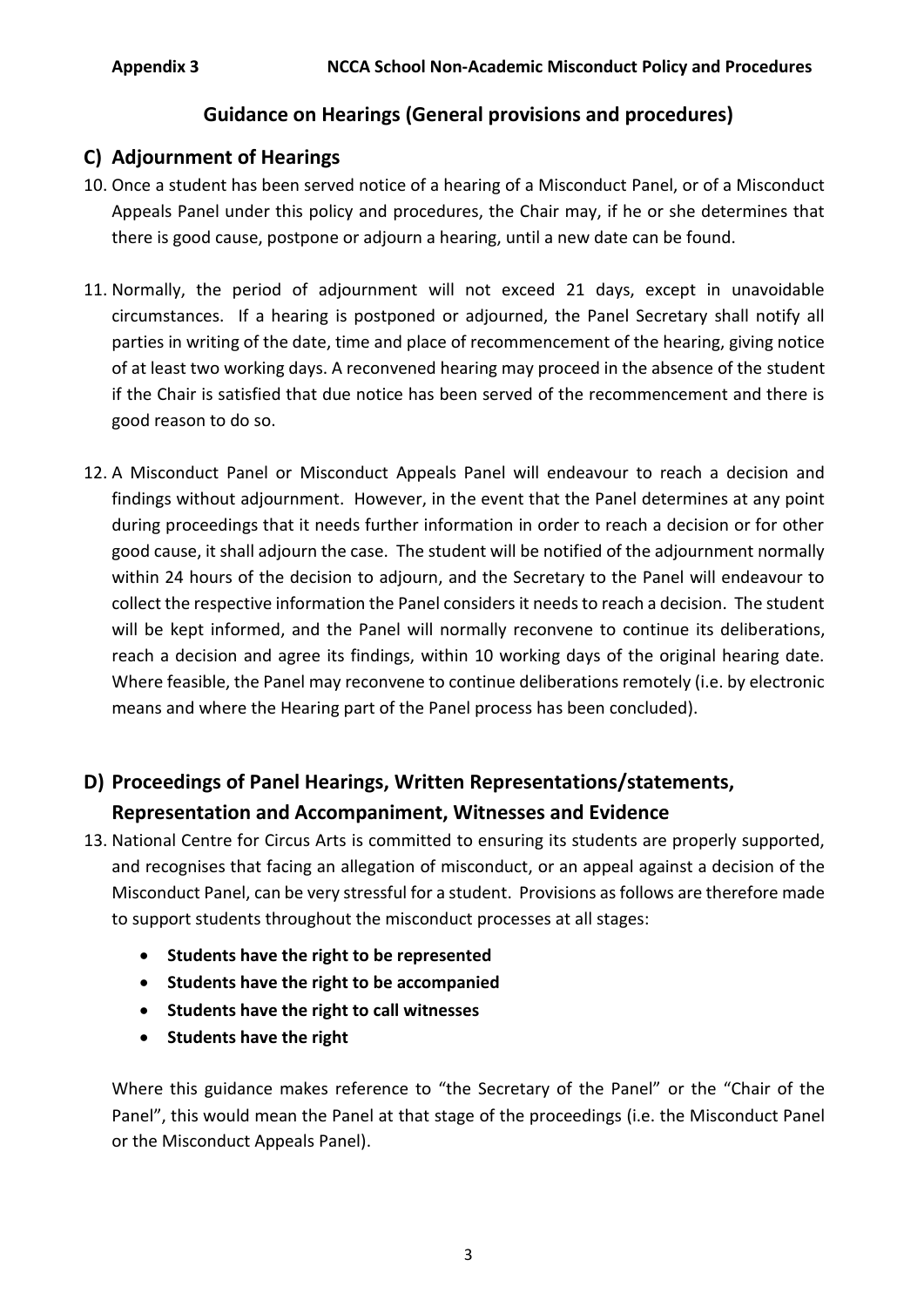#### (a) **Written Statements/Representations:**

#### *Misconduct Panel Hearings*

Students must normally submit any written statements or other supporting documentary evidence (known as 'written representations') that they wish the Misconduct Panel to consider, at least 48 hours in advance of a Hearing of the Misconduct Panel. Where a student is unable, or does not want to attend a Hearing of the Misconduct Panel, they can also submit written representations in lieu of attending a Hearing, if they wish.

#### (b) *Misconduct Appeals Panel Hearings*

The opportunity to make additional written representations or submit further additional documentary evidence to a Misconduct Appeals Panel will not normally be allowed, because the student's Misconduct Appeal submission will constitute the student's written representations and evidence for consideration. Only in exceptional circumstances and at the discretion of the Misconduct Appeals Panel Chair will further additional documentation or representations submitted subsequent to the Misconduct Appeal submission by the student, be allowed. If the student is not able, or does not want to attend a Hearing of the Misconduct Appeals Panel, an additional written statement in lieu of attendance will normally be allowed, at the discretion of the Panel Chair.

#### (c) **Representation:**

A student facing an allegation of misconduct may be represented at any point in the proceedings by a relevant individual, for example, where the student is registered with a professional organisation, they may be represented by a member of their professional organisation. A relevant individual, in the case of a student requiring reasonable adjustments, shall normally be permitted to be a representative or friend of a student. The student should provide the name of their representative to the Secretary of the Panel normally at least 48 hours in advance of the hearing. Where this timeframe cannot be met, reasons should be provided. The Chair of the Panel has the ultimate discretion to admit or refuse any representative, and will take into account the circumstances of the request, including whether due notice has been given in accordance with the procedures.

#### (d) **Accompaniment:**

Additionally, the student may also be accompanied by a family member or a friend (either from inside or outside the School) but as this does not constitute representation, that person will not be allowed to speak on the student's behalf. However, the Chair of the Panel will have the discretion to consider representations from the student for the friend or family member to make a statement in support of the student at the culmination of the hearing. The student should provide the name of their accompanying individual to the Secretary of the Panel normally at least 48 hours in advance of the hearing. Where this timeframe cannot be met, reasons should be provided.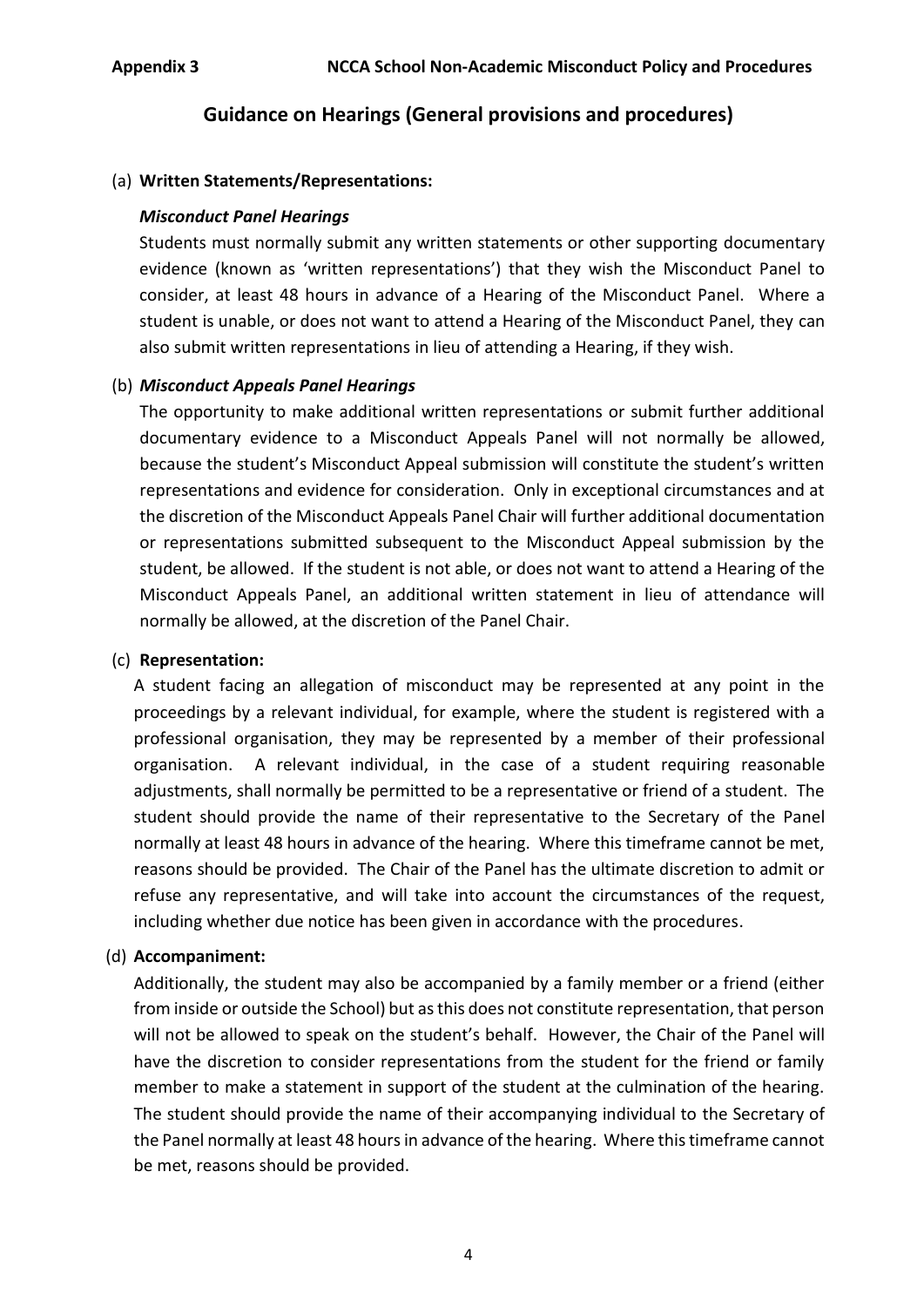#### (e) **Witnesses:**

Both the student and the School may request any witnesses to attend either a hearing of the Misconduct Panel, and/or the Misconduct Appeals Panel. Both parties must inform the Chair of the Misconduct Panel or the Chair of the Misconduct Appeals Panel of the names of any witnesses they wish to call, normally at least 48 hours in advance of the hearing. The Chair of the Panel has the ultimate discretion to admit or refuse any witnesses. It is the student's responsibility to invite any witnesses they wish to attend, and it is the student's responsibility to ensure that witnesses can attend, and to provide them with any documentation. The hearing will not normally be adjourned due to the unavailability of a witness, and any decision to adjourn is the sole discretion of the Chair.

### **E) Misconduct Panel Hearing Procedure (operational details)**

- 14. This section of this guidance should be read in conjunction with subsection 'Misconduct Panel Hearing Procedure' in Section 6 of the National Centre for Circus Arts Non-Academic Misconduct Policy and Procedures.
- 15. When the Misconduct Panel is ready to commence the hearing, the procedure set out below will be followed:
	- i. The Secretary will call the student (together with any representative or accompanying individual) to the hearing, at the same time as the School representative bringing the case, unless a reasonable adjustment is in place whereby not all parties are in attendance at the same time (eg in sensitive cases where the School has deemed that a Respondent and a Complainant should not be in attendance at the same time).
	- ii. The Chair will introduce the members of the Panel to all parties, and will ensure all parties attending the hearing introduce themselves.
	- iii. The School representative will normally present the concerns with regard to the conduct of the student to the Misconduct Panel first, and call any witnesses; however it is at the discretion of the Chair of the Panel to invite parties to speak as they deem it appropriate.
	- iv. The student facing the allegations of misconduct (or their representative) will be invited to reply to the allegations and may call witnesses. The student shall also be invited to present to the panel any mitigating circumstances which the student considers to be relevant to the case.
	- v. The student and the School representative may ask questions of each other and of any witnesses called, but these must be addressed through the Chair, who has the discretion to allow or decline any such questions.
	- vi. The Panel may ask questions of all those present at the hearing at any point during the proceedings. The Panel may call any witnesses relating to either the student or the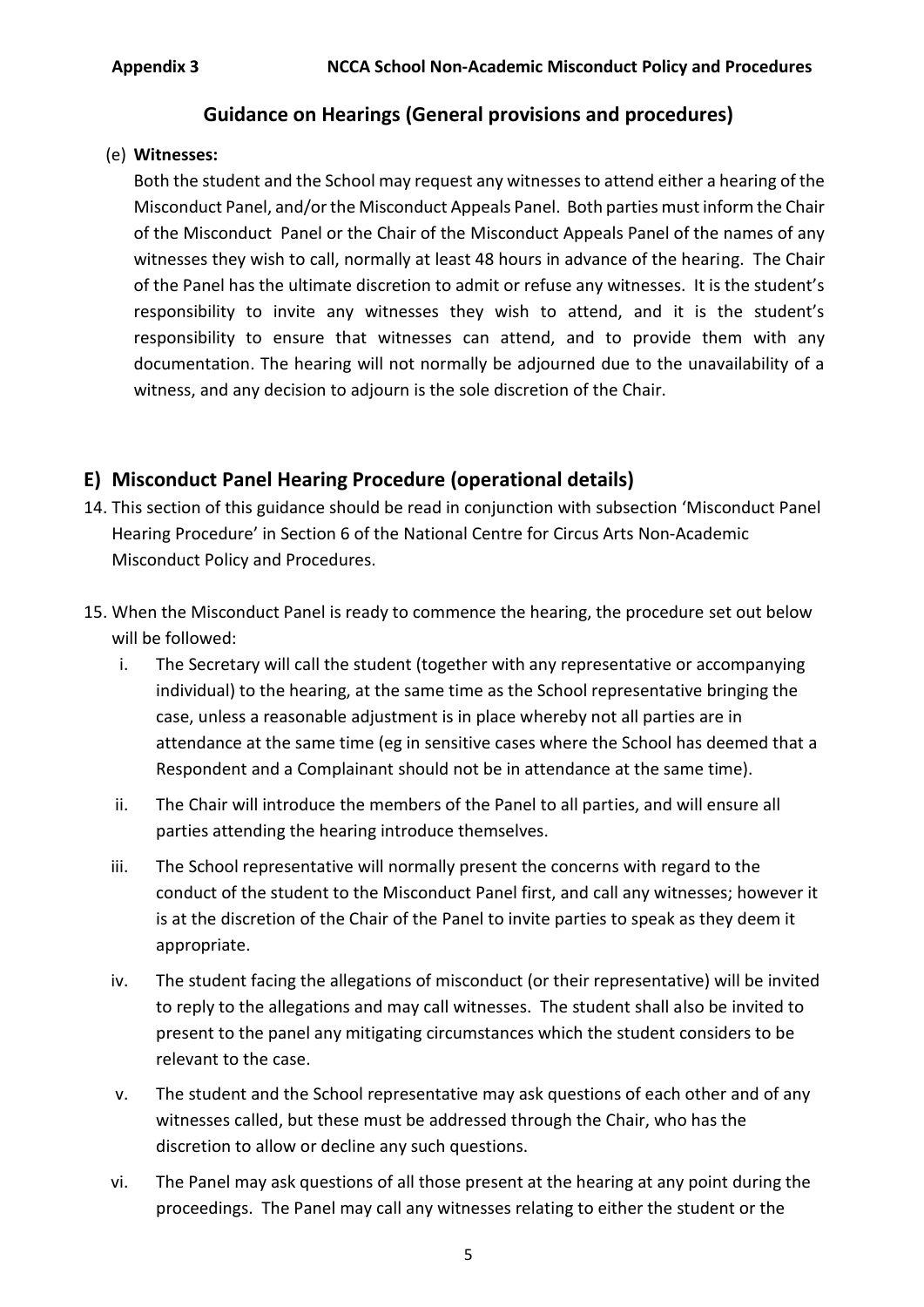School at any point during the hearing. Both the student and the School representative may call witnesses at any point during the hearing by making a request to the Chair of the Panel. Expert advisers may address any questions they have during proceedings to the Chair of the Panel.

- vii. Individuals accompanying the student for support will not normally be permitted to speak during the Hearing, but may at the discretion of the Chair be invited to make a statement in support of the student at the end of the Hearing.
- viii. At the conclusion of all presentations and questions, the student facing the allegation(s) of misconduct (and/or their representative) may address the Panel and make a closing statement. At their discretion, the Chair of the Panel may also make a closing statement.
	- ix. The Chair will then confirm that the Hearing is at an end, and will clarify that in the event of a finding of misconduct by the Panel, the student will have the right of appeal against the Panel's decision(s) and/or findings, details of which will be provided in the Hearing Outcome Letter.
	- x. The Chair will then declare the hearing closed, ask all parties to leave the hearing, and the Panel will enter into deliberations on the case of alleged misconduct. The deliberations of the Panel are confidential, and will be held in private, with only the Secretary and the Panel present. The Panel will determine on the balance of probabilities its findings and decision(s).
- xi. A decision of the Misconduct Panel, determined on the balance of probabilities, will be reached by a majority vote of the members of the Panel present at the hearing but will be announced as a decision of the Panel. The votes of the individual Panel members will be treated as confidential.
- xii. A Misconduct Panel will endeavour to reach a decision and findings without adjournment. However, in the event that the Panel determines at any point during proceedings that it needs further information in order to reach a decision or for other good cause, it shall adjourn the case. The Secretary to the Panel will endeavour to collect the respective information the Panel considers it needs to reach a decision. For further details on adjournments, see section C 'Adjournment of Hearings' in this Appendix.
- xiii. The student will be kept informed, and the Panel will reconvene to continue its deliberations, reach a decision and agree its findings, normally within 14 days of the original hearing date. The Panel may reconvene remotely (i.e. by electronic means).
- xiv. The decision and findings of the Misconduct Panel will be communicated in writing to the student in a Hearing Outcome letter, normally within 7 days of the date of the Hearing. Should the Chair deem it appropriate and with just cause, a verbal outcome may exceptionally be delivered on the day of the Hearing to the student and School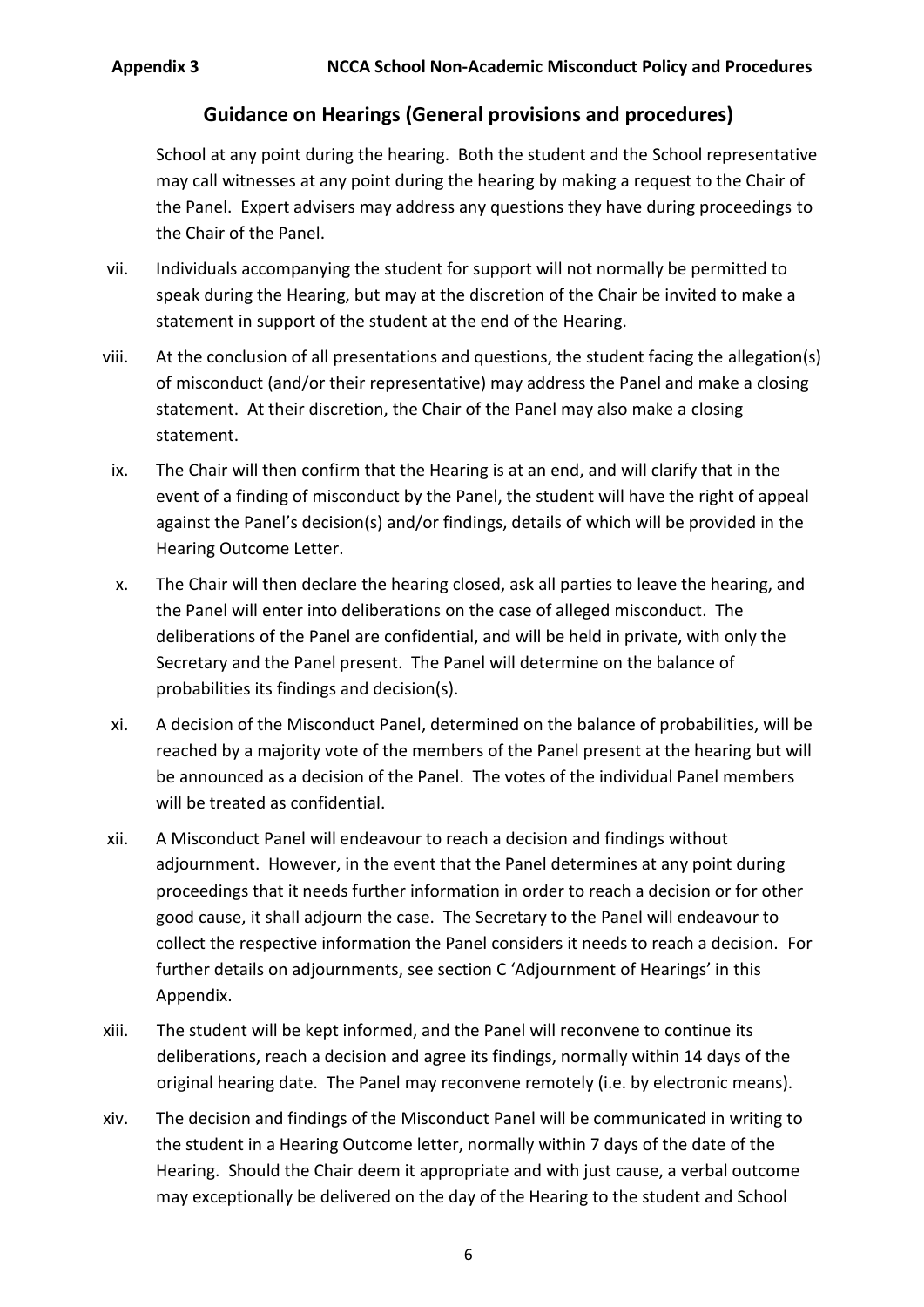Representative, immediately following the Panel's deliberations. The outcome of the Misconduct Panel may otherwise be informally communicated to the student, the National Centre for Circus Arts Principal, and relevant staff in the School prior to the Hearing Outcome Letter, if deemed appropriate by the Chair of the Misconduct Panel.

- xv. Where an outcome is communicated informally, this will not constitute formal notification of the Panel Outcome, and information shared may necessarily be limited or restricted. The formal outcome, including the full decisions and findings of the Panel, will be communicated in the Hearing Outcome Letter.
- xvi. Complex outcomes will not normally be shared informally with the student or other parties ahead of the Hearing Outcome Letter, to ensure there is clarity over the outcome.
- xvii. Should the Misconduct Panel determine that the charge(s) and/or concerns were not established, or without foundation, that decision will be communicated to all persons involved in the case, normally in writing within 7 days of the date of the hearing, but at the Chair's discretion, it may be informally communicated to the student and Principal of the School.
- xviii. The student has the right of appeal (under specific grounds) against a decision and/or findings of the Misconduct Panel. The student will be notified of their right of appeal in the Hearing Outcome Letter, and the Chair of the Panel may also notify them that in the event of a finding of misconduct, they will have the right of appeal against the finding(s) and/or decision(s) of the Misconduct Panel.

### **F) Misconduct Appeals Panel Hearing Procedure**

- 16. This section of this guidance should be read in conjunction with subsection 'Misconduct Appeals Panel Hearing Procedure' in Section 8 of the National Centre for Circus Arts Non-Academic Misconduct Policy and Procedures.
- 17. When the Misconduct Appeals Panel is ready to commence the hearing, the following procedure will be followed:
	- i. The Secretary will call the student (together with any representative or accompanying individual) to the hearing, at the same time as the School representative attending for the case, unless any reasonable adjustment is required which would preclude this.
	- ii. The Chair will introduce the members of the Panel to all parties, and will ensure all parties attending the hearing introduce themselves.
	- iii. The Chair will determine the order of the Hearing. This may include inviting either the student or the School representative to speak first, as the Chair deems appropriate. The Chair will begin by setting out the case for the Misconduct Appeals Panel to consider. It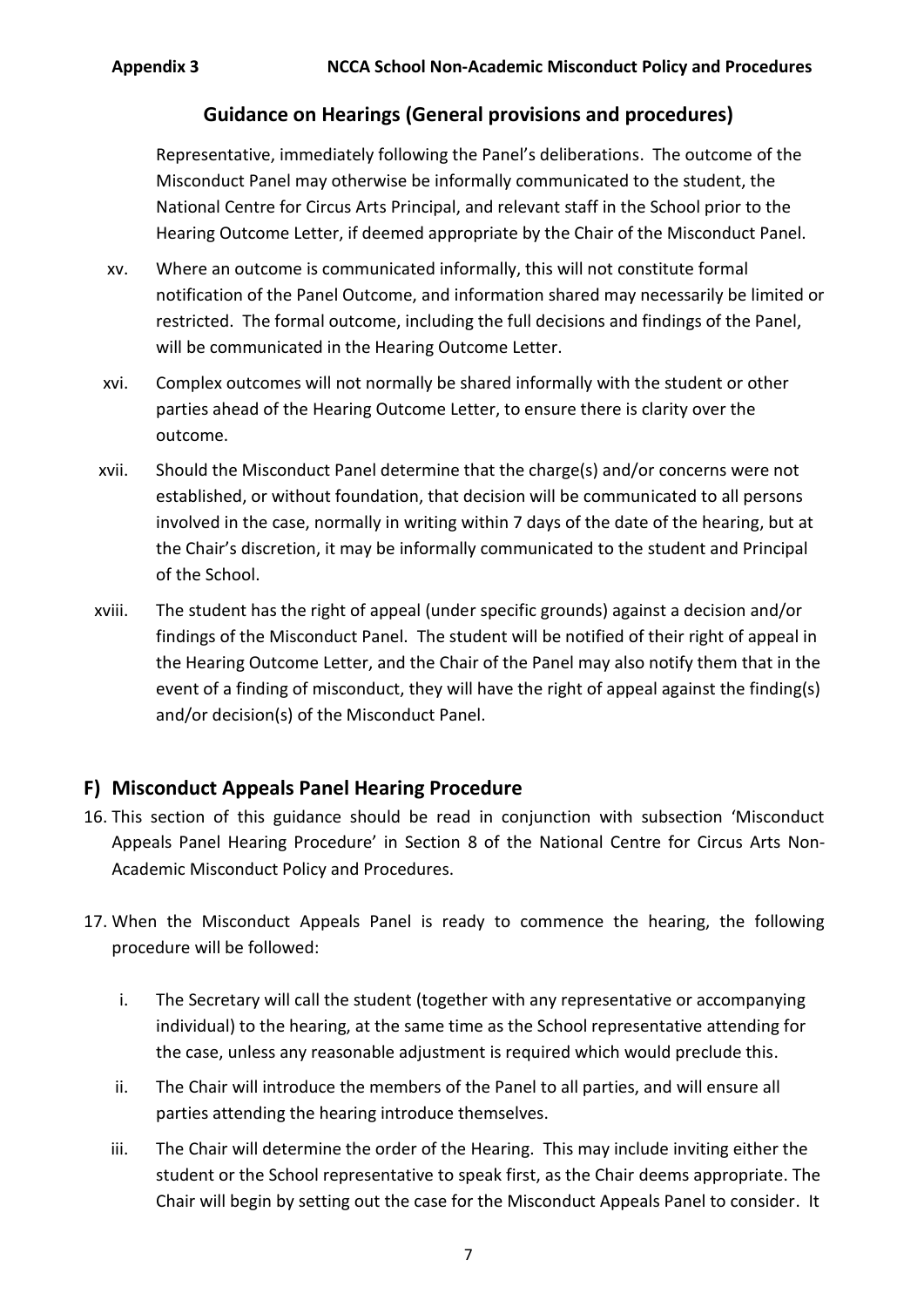is at the discretion of the Chair for the Panel to invite parties to speak throughout the hearing as they deem it appropriate. The Chair will satisfy themselves that both the student and the School representative are given fair and adequate opportunity to make any representations and to respond to questions.

- iv. The Panel will ask all questions during the hearing. Any questions that either the student or the School representative wish to ask of each other must be addressed through the Chair of the Panel. The Chair of the Panel will decide whether or not any such questions may be permitted.
- v. The Panel may ask questions of all those present at the hearing at any point during the proceedings. The Panel may call any of both parties' witnesses at any point during the hearing.
- vi. Both the student and the School representative may call witnesses at any point during the hearing by making a request to the Chair of the Panel. The Chair of the Panel has the discretion to accept or decline any witnesses called.
- vii. At the conclusion of all presentations and questions, the School representative will be asked if they have any final statement to make. The student (or their representative) will then be invited to address the Panel and make a closing statement. At their discretion, the Chair of the Panel may also make a closing statement.
- viii. The Chair of the Panel will then close the Hearing and ask all parties to leave, and will enter into deliberations. The deliberations of the Panel are confidential, and will be held in private, with only the Secretary and the Panel present. The Panel will determine on the balance of probabilities its findings and decision(s), in accordance with these procedures.
- ix. A decision of the Misconduct Appeals Panel will be reached by a majority vote of the members of the Panel present at the hearing but will be announced as a decision of the Panel. The votes of the individual Panel members will be treated as confidential.
- x. The Misconduct Appeals Panel will endeavour to reach a decision and findings without adjournment. However, in the event that the Panel determines it needs further information in order to reach a decision or for other good cause, it shall adjourn the case. The Secretary to the Panel will endeavour to collect the respective information the Panel considers it needs to reach a decision. For further details, see Section C 'Adjournment of Hearings', in this Appendix.
- xi. The student will be kept informed, and the Panel will reconvene to continue its deliberations, reach a decision and agree its findings, normally within 14 days of the original hearing date. The Panel may reconvene remotely (i.e. by electronic means).
- xii. The decision and findings of the Misconduct Appeals Panel will be communicated in writing to the student in an Appeal Hearing Outcome letter, normally within 7 days of the date of the hearing, or of the reconvened hearing. This letter will be forwarded to